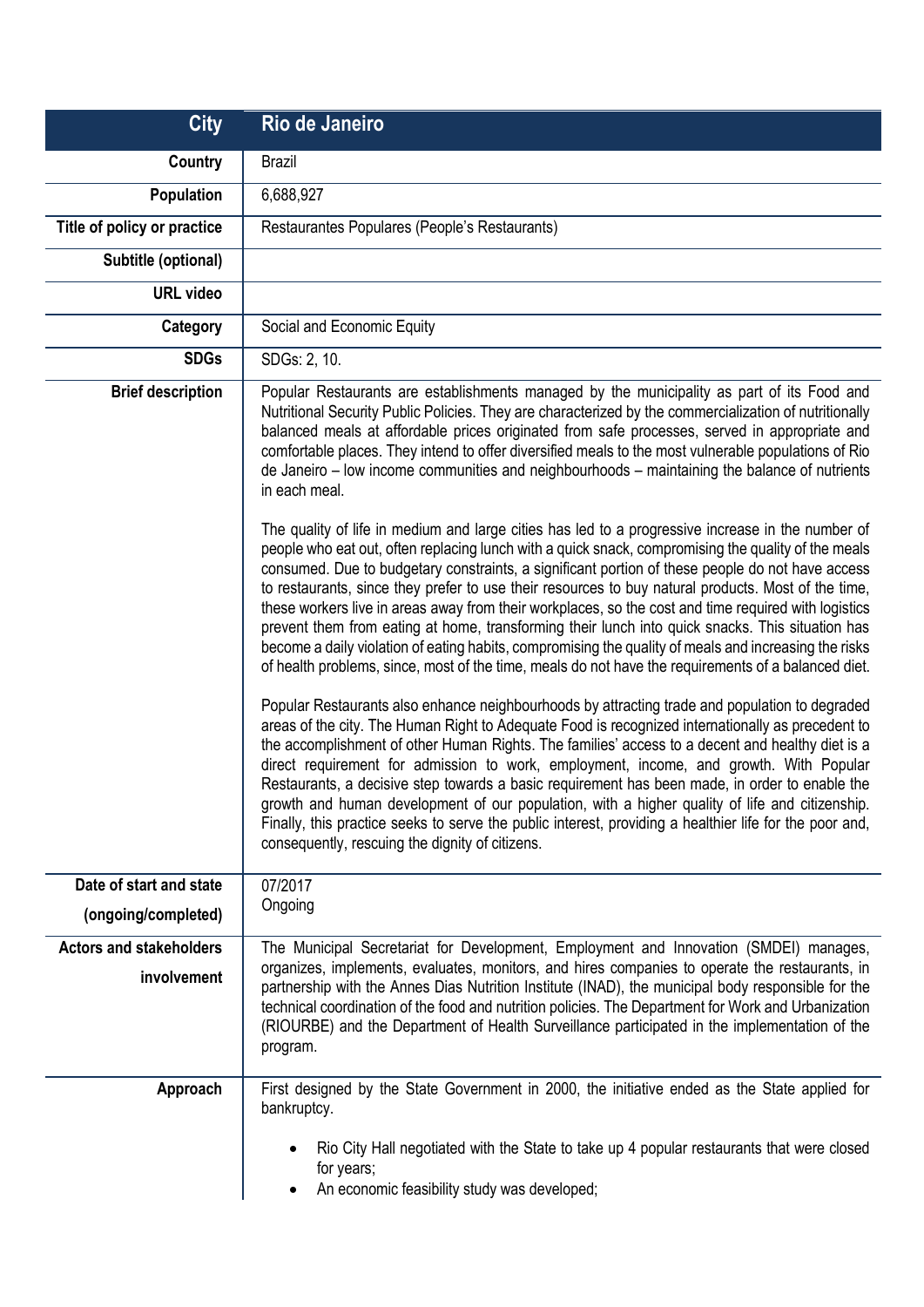|                              | An agreement to take up the 4 closed buildings was signed;<br>The building was restored;                                                                                                                                                                                                                                                                                                                                                                                                                                                                                                                                                                                                                                                                                                                                                                                                                                                                                                                                                                                                                                                                                                                                                                                                                                                                     |
|------------------------------|--------------------------------------------------------------------------------------------------------------------------------------------------------------------------------------------------------------------------------------------------------------------------------------------------------------------------------------------------------------------------------------------------------------------------------------------------------------------------------------------------------------------------------------------------------------------------------------------------------------------------------------------------------------------------------------------------------------------------------------------------------------------------------------------------------------------------------------------------------------------------------------------------------------------------------------------------------------------------------------------------------------------------------------------------------------------------------------------------------------------------------------------------------------------------------------------------------------------------------------------------------------------------------------------------------------------------------------------------------------|
|                              | A term of reference was launched by INAD to hire a food company to manage the<br>restaurants.                                                                                                                                                                                                                                                                                                                                                                                                                                                                                                                                                                                                                                                                                                                                                                                                                                                                                                                                                                                                                                                                                                                                                                                                                                                                |
| Innovation                   | Rio is a city full of inequalities: according to IBGE 22% of its population lives in low-income<br>communities. According to a study conducted by the Ministry of Health and the University of São<br>Paulo (USP), Rio has become the 2 <sup>nd</sup> most obese city in Brazil.                                                                                                                                                                                                                                                                                                                                                                                                                                                                                                                                                                                                                                                                                                                                                                                                                                                                                                                                                                                                                                                                             |
|                              | Rio de Janeiro was the first Municipality to build a Popular Restaurant, in 2000. The notion of<br>nutrition and food security was starting to spread in the public sector and there is now a conjunction<br>between fighting hunger and food security. In 2017, the City of Rio de Janeiro took control over 4<br>popular restaurants and started to apply a nutrition policy to the restaurants. INAD has prepared a<br>food policy for the Popular Restaurants Program based on the best practices of nutrition and food<br>security presented at the Brazilian Guide for Food, launched in 2014 by the Ministry of Health. It<br>states the need for fresh food (fruits, meats, vegetables) and minimally processed food (rice, beans<br>and dried fruits); it also prohibits ultra-processed foods (such as instant noodles, packet snacks and<br>soft drinks). In the Popular Restaurants, salt and sugar are controlled and there are no seasonings<br>processed chemically: every meal is prepared daily with fresh ingredients. A City Hall nutritionist<br>checks every day the menu to ensure the quality and balance of every served meal. The project<br>aims to promote health and good nutrition, fighting malnutrition and preventing diseases such as<br>obesity, diabetes and other chronic diseases like stroke, heart attack and cancer. |
| Impact                       | In April 2018, with less than one year of operation, it was reached the mark of 1 million meals served,<br>proving that the program is a huge success and showing that linking food safety practices has a<br>strong impact on the quality of life and health of the most vulnerable population of the city.                                                                                                                                                                                                                                                                                                                                                                                                                                                                                                                                                                                                                                                                                                                                                                                                                                                                                                                                                                                                                                                 |
|                              | The popular restaurant is providing to this population a way out from food insecurity at the cost of<br>R\$ 0,50 (0,12 USD) per breakfast and R\$ 2,00 (0,49 USD) per lunch. Each one of the 4 restaurants<br>serve around 400 people during breakfast and 2.000 people during lunch per day. The Program<br>served 2,772,386 meals until May 21st 2019. The restaurants are open to anyone, but the intention<br>preferably is to provide a good quality meal to people in a state of food insecurity and social<br>vulnerability population.                                                                                                                                                                                                                                                                                                                                                                                                                                                                                                                                                                                                                                                                                                                                                                                                               |
|                              | The Restaurante Popular program aims to maintain a balance between nutrients (proteins,<br>carbohydrates, minerals, vitamins, fibre, and water) through safe processes in meals that are served<br>in a comfortable ambient, providing not just food but dignity to that population.                                                                                                                                                                                                                                                                                                                                                                                                                                                                                                                                                                                                                                                                                                                                                                                                                                                                                                                                                                                                                                                                         |
| Inclusion                    | Social inclusion and food security are the main aspects of the Popular Restaurants Program.                                                                                                                                                                                                                                                                                                                                                                                                                                                                                                                                                                                                                                                                                                                                                                                                                                                                                                                                                                                                                                                                                                                                                                                                                                                                  |
|                              | The popular restaurant is a public program operated by a food service provider from the private<br>sector. Through a public bidding process, the company that offers the lowest price per meal, within<br>the term of reference specifications, is hired by the City Hall to run the restaurant. The total value<br>the winning company receives to manage all the different aspects of the restaurant, including human<br>resources, maintenance costs, food ingredients, etc. is the value per meal paid by the City Hall plus<br>the price charged on the beneficiaries.                                                                                                                                                                                                                                                                                                                                                                                                                                                                                                                                                                                                                                                                                                                                                                                  |
|                              | The initiative is a partnership between the Municipal Secretariat for Development, Employment and<br>Innovation (SMDEI) and the Municipal Health Secretariat through the Annes Dias Nutrition Institute<br>(INAD), the municipal body responsible for the technical coordination of the food and nutrition<br>policies. The program aims to provide healthy, local and regionally produced food to the most<br>vulnerable population.                                                                                                                                                                                                                                                                                                                                                                                                                                                                                                                                                                                                                                                                                                                                                                                                                                                                                                                        |
| <b>Adversity coefficient</b> | Rio de Janeiro is living the biggest crisis of its history. The State of Rio has a debt of R\$ 22 billion<br>(6,5 billion USD) because of a combination that includes economic recession, oil industry retraction,                                                                                                                                                                                                                                                                                                                                                                                                                                                                                                                                                                                                                                                                                                                                                                                                                                                                                                                                                                                                                                                                                                                                           |